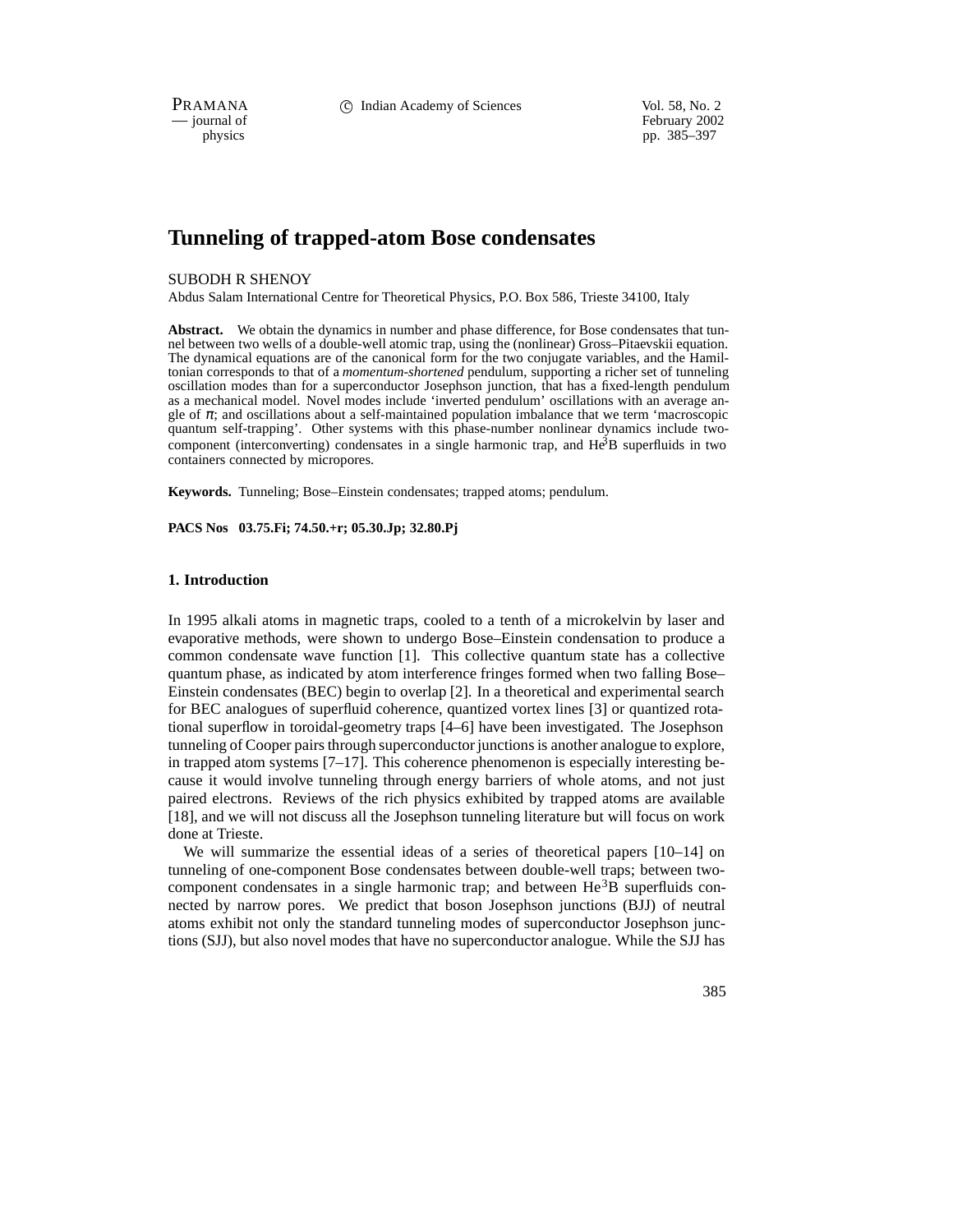#### *Subodh R Shenoy*

a well-known mechanical model of a rigid pendulum [19], the BJJ maps onto a*momentumshortened* pendulum that gives an intuitive understanding of this richer set of modes.

This meeting is (mostly) on the physics of metallic mesoscopic systems, with electrons as carriers, that have large impurity scattering and thermal dephasing lengths, comparable to sub-micron-scale system sizes. This regime allows an investigation of interactingelectron coherent transport at low temperatures, and quantum effects of multiply connected wire and junction geometries on propagation and tunneling [20]. A normal-state ellipticaltrap atom system of around a hundred thousand bosons, or even of degenerate fermions [21], is of course, not quite a metallic wire. However, such a system is on a scale of tens of microns, and at sub-microkelvin temperatures. It has no quenched disorder, but has the possibility of added 'impurity'-atom annealed disorder. The magnetic or optical trap potentials of the system directly control coherent wave functions, with trap geometries that can be quasi-1D cigars [22], or nested circular rings [4], or multiwell arrays [16]. Furthermore, rotating flows can mimic magnetic fields; tilted traps with micron height differences can induce gravitational potential energies of tens of nanokelvin that are like voltages; trap potentials and barriers can have added random components fluctuating in space and time; quantum fluctuations can occur for small numbers of trapped atoms; and the interatomic interaction can be tunable in magnitude and sign [23]. These interesting results suggest that although the detailed physics will be different, ideas from electronic mesoscopics might be usefully examined in the context of multiply connected atom traps and junctions, for developing an *atomic* mesoscopics of both bosons and fermions, and in both normal and superfluid states.

However, here we will focus on the simpler problem of the two-state BEC tunneling. In §2 we outline the derivation of the double-well BJJ tunneling equations, and compare them to the SJJ dynamics. In  $\S$ 3 we present the momentum-shortened pendulum model. Section 4 outlines other systems, and  $\S5$  is a conclusion.

#### **2. Dynamics of a boson Josephson junction**

Bose–Einstein condensates in a trap  $V(\vec{r})$  [1] are well-described by the Gross–Pitaevskii equation (GPE) [18] for the condensate wave function  $\Psi(\vec{r}, t)$ 

$$
i\hbar \dot{\Psi} = -[\hbar^2 \nabla^2 / 2M] \Psi + V \Psi + g |\Psi|^2 \Psi,
$$
\n(1)

where  $g = 4\pi\hbar^2 a/M$ , and a is the (positive) *s*-wave atom–atom scattering length while M is the atomic mass. We assume  $V(\vec{r})$  is an effective double-well trap, with wells 1,2 on either side, for  $x < 0$ ,  $x > 0$ , of a narrow barrier along the *y*-axis. (This can be done e.g. with an off-resonant laser beam bisecting a harmonic magnetic trap.) The trap contains a fixed total number of atoms  $N_1(t) + N_2(t) = N_T$ . We use the stationary solutions of the nonlinear GPE,  $\Phi_{1,2}(\vec{r})$ , that depend on the particle number, with  $N_T/2$  particles in each well [10,11]. (One can think of  $\Phi_{1,2}$  as combinations of even and odd states in the full double well.) The solutions are taken to be unit-normalized, and have negligible overlap:

$$
\int d^3r |\Phi_{1,2}(\vec{r})|^2 = 1,
$$
\n(2)

$$
\int d^3r \Phi_1(\vec{r}) \Phi_2^*(\vec{r}) \ll 1. \tag{3}
$$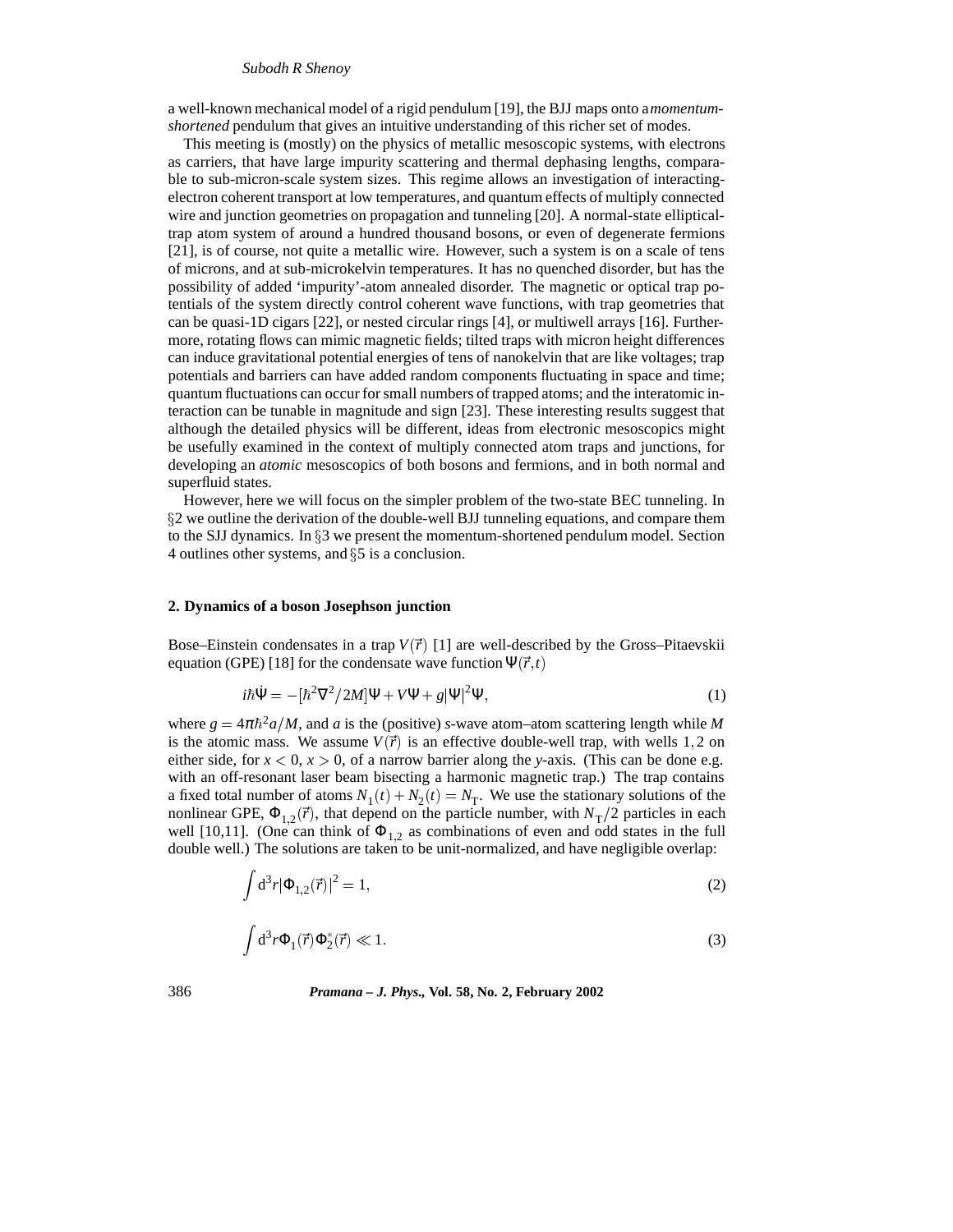The time-dependent condensate wave function is then assumed to be a linear combination of these rigid-profile wave functions peaked at potential minima, but now scaled up or down in the number of particles by time-dependent amplitudes  $\psi_{1,2}(t)$  [10,11]. Thus

$$
\Psi(\vec{r},t) = \psi_1(t)\Phi_1(\vec{r}) + \psi_2(t)\Phi_2(\vec{r}),\tag{4}
$$

where the amplitudes are

$$
\psi_{1,2}(t) = \sqrt{N}_{1,2}(t)e^{i\phi_{1,2}(t)}.\tag{5}
$$

It is convenient to define the relative phase  $\phi(t)$  and the fractional number imbalance  $\eta(t)$  by

$$
\phi(t) = \phi_2(t) - \phi_1(t),\tag{6}
$$

$$
\eta(t) = [N_1(t) - N_2(t)]/N_T.
$$
\n(7)

Substituting the ansatz of (4) into (1) and integrating over space gives the amplitude equations [12]

$$
i\hbar\dot{\psi}_{1,2} = E_{1,2}\psi_{1,2} + U_{1,2}|\psi_{1,2}|^2\psi_{1,2} - K\psi_{2,1},
$$
\n(8)

where  $E_{1,2}$ ,  $U_{1,2}$  and *K* are respectively the chemical potentials in the wells, the interaction energies  $\propto a$ , and the interwell coupling. Note that these parameters are matrix-element integrals over  $\Phi_{1,2}$ , and so depend on  $N_T$ .

The dynamic equations for the conjugate variables (relative phase and relative number) then follow immediately, giving a two-state description of the BJJ [10,11]:

$$
\tau \eta = -\sqrt{1 - \eta^2} \sin \phi = -\partial H / \partial \phi, \qquad (9)
$$

$$
\tau \dot{\phi} = \Lambda \eta + \Delta E + \eta \cos \phi / \sqrt{1 - \eta^2} = \partial H / \partial \eta.
$$
 (10)

The BJJ tunneling current is  $I = \tau^{-1} N_{\text{T}} \sqrt{1 - \eta^2} \sin \phi$ . The intrinsic inverse time scale  $\tau^{-1} = 2K/\hbar$  is typically of the order of kilohertz for the BJJ, in contrast to the SJJ where the basic frequency scale is gigahertz. The (dimensionless) Hamiltonian is

$$
H = \Lambda \eta^2 / 2 + \Delta E \eta - \sqrt{1 - \eta^2} \cos \phi, \tag{11}
$$

where  $\Delta E = (E_1 - E_2)/2K + (U_1 - U_2)/4K$ , and the interaction parameter is  $\Delta = UN_T/2K$ , with  $U = (U_1 + U_2)$  /2.

The time-dependent nonlinear equations can be solved exactly in terms of the elliptic functions [11]. The small-amplitude oscillations around  $\phi = \eta = 0$  have frequency

$$
\omega_0 = \sqrt{1 + \Lambda}/\tau. \tag{12}
$$

The BJJ equations differ from the usual dynamics for the superconductor Josephson junction, that in this notation can be written as [24]

*Pramana – J. Phys.,* **Vol. 58, No. 2, February 2002** 387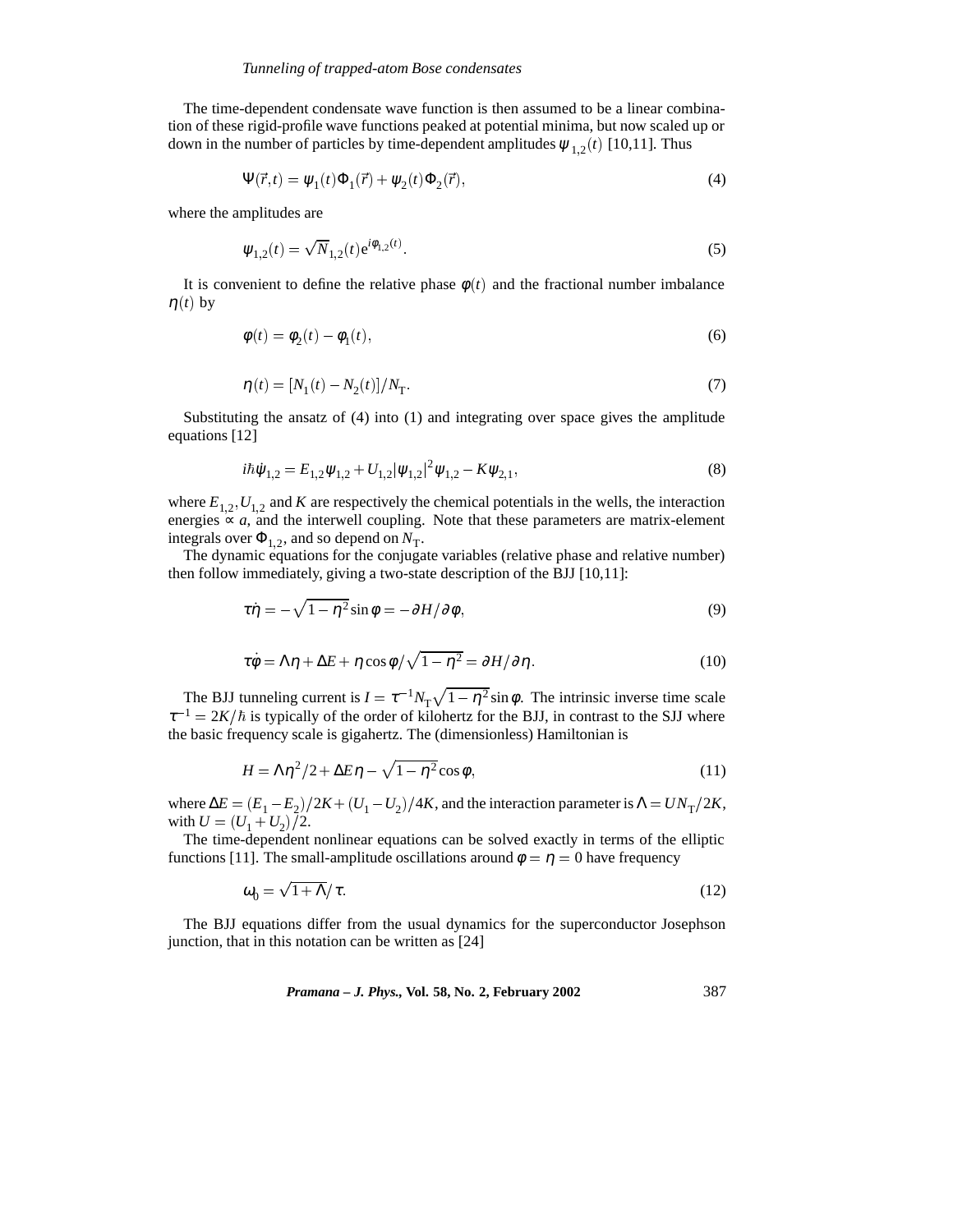$$
\tau \dot{\eta} = -\sin \phi = -\partial H / \partial \phi, \qquad (13)
$$

$$
\tau \dot{\phi} = \Delta \mu = \partial H / \partial \eta, \qquad (14)
$$

where the chemical potential difference is  $\Delta \mu = \Delta E + \Lambda \eta$  and  $\Lambda \propto E_c$ , the junction charging energy per Cooper pair. The first (eq. (13)) is the familiar expression for the Josephson current  $I \propto \sin \phi$ , and the second (eq. (14)) is the Josephson phase relation. The SJJ Hamiltonian is

$$
H = \Lambda \eta^2 / 2 + \Delta E \eta - \cos \phi. \tag{15}
$$

Equations (13) and (14) support small-amplitude Josephson 'plasma' oscillations of frequency

$$
\omega_{\rm J} = \sqrt{\Lambda}/\tau \tag{16}
$$

proportional to  $\sqrt{E_JE_c}$ , the geometric mean of the Josephson coupling and the charging energy.

Feynman has given a simple two-state phenomenological model [24] for Cooper-pair amplitudes  $\psi_{1,2} = \sqrt{N_{1,2}}e^{i\phi_{1,2}}$  to describe Josephson tunneling in superconductors through linear, Schrödinger-like equations

$$
i\hbar\psi_{1,2}(t) = E_{1,2}\psi_{1,2} - K\psi_{2,1},\tag{17}
$$

which are like two-level atom amplitudes, with *K* the transition matrix element. They are also the noninteracting  $\Lambda = 0$  limit of the GPE-derived equations (8). The (phenomenological) Feynman tunneling current is  $I \propto K \sqrt{N_1 N_2} \sin(\phi_2 - \phi_1)$ , which is like the (microscopically derived) BJJ form. However, because the external circuit rapidly removes excess charges, the number of charged Cooper pairs  $N_{1,2}$  in the superconductors on either side of the junction is essentially fixed. Even if we consider isolated superconductors separated by a junction, the requirement that developed capacitive voltages be less than twice the superconducting gap (to avoid boiling off pairs into quasiparticles) implies, with typical Josephson coupling and Coulombic charging energies, that the imbalance is completely negligible,  $|\eta| < 10^{-9}$ . Thus  $N_{1,2}$  are essentially locked to their average values and the familiar Josephson relation  $I \propto K \sin(\phi_2 - \phi_1)$  for the SJJ emerges. The SJJ charged-pair current is then seen to be a special limiting case of the more general, and generic, BJJ form, where  $\eta$  is allowed to be appreciable for the neutral-atom case. Whereas the Josephson plasma frequency  $\omega_I$  vanishes for uncharged Cooper pairs, the 'zero-state' BJJ frequency  $\omega_0$  interpolates between an ideal Bose gas *nonzero* value of  $1/\tau$  for  $\Lambda = 0$ , and the SJJ form of  $\sqrt{\Lambda}/\tau$  for  $\Lambda \gg 1$ . Quantum effects can be ignored in the SJJ for  $E_c/E_J \ll 1$  [24], and since  $E_c$ ,  $E_I$  correspond to U,  $KN_T$  in the BJJ case, a similar argument yields the wide regime of validity of the semiclassical BJJ dynamics, as  $\Lambda(N_T) < N_T^2$ .

We note that if we linearize (9) and (10) in  $\eta$  only, then the resulting ( $\Delta E = 0$ ) equation for the phase is  $\tau^2 \ddot{\phi} = -\partial V / \partial \phi$ , where  $V = -\Lambda \cos \phi - (1/4) \cos 2\phi$ . This effective potential *V* plotted versus  $\phi/\pi$  for various  $\Lambda$  [11] has, in addition to the familiar eveninteger minima, a new series of metastable minima at odd-integers, implying possible new oscillation modes.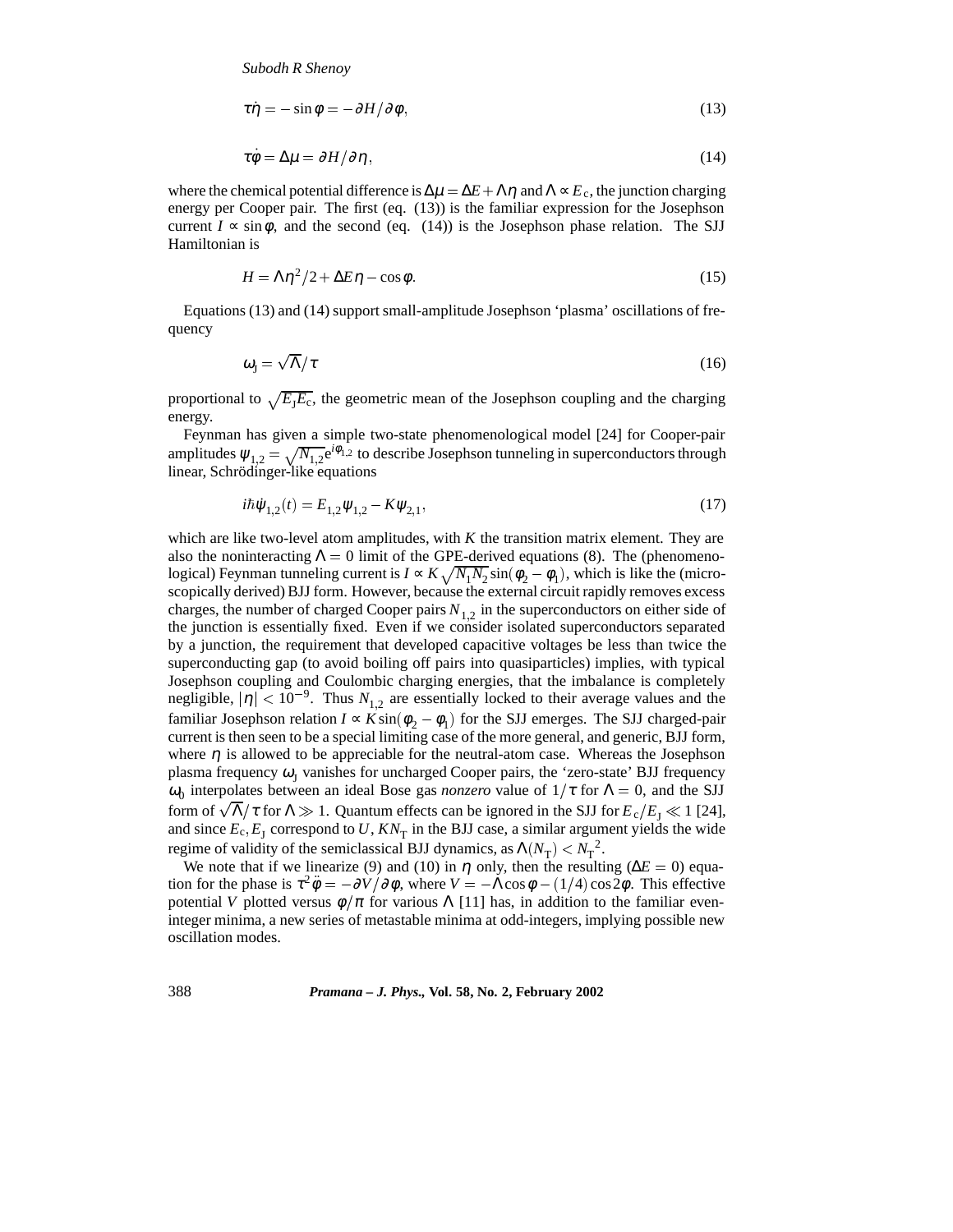#### **3. Tunneling modes and pendulum models**

The superconducting Josephson junction is well-known [19] to have a mechanical model: eq. (15) is the Hamiltonian of a pendulum of fixed (unit) length, tilt angle  $\phi$ , (dimensionless) angular momentum  $p_{\phi} = \eta$ , inverse mass Λ, and applied torque Δ*E*. The harmonic frequency (16) is that of a pendulum oscillating about its only stable fixed point  $p_{\phi}^* = \phi^* = 0$ , a downward oriented pendulum at rest. The pendulum can also rotate, with a nonzero average angular momentum and a freely running phase.

The BJJ has, in addition to such modes, a more complex oscillation behavior [10,11].  $\overline{\phantom{a}}$ The Hamiltonian of (11) corresponds to a momentum-shortened pendulum of length  $1 - p_{\phi}^2$ : 'faster equals shorter', so for small oscillations about equilibrium, the length is least at the bottom of the swing [12]. Note that the length depends on the canonical*momentum*, and the angle is still the single canonical *coordinate*. (This is unlike the pendulum with an elastic string that has both the angle and the string extension as two canonical coordinates. However, see later discussion of BEC profile collective modes.)

The BJJ dynamical equations have several fixed points  $\eta^*, \phi^*$  and linearizing in the deviations yields the harmonic frequencies. Five possible modes can occur, which are illustrated in figures 1a–d, through numerical solutions of the BJJ dynamics, with initial conditions  $\eta(0) = 0.25, \phi(0) = 0$  for figures 1a,b; and with  $\eta(0) = 0.75, \phi(0) = \pi$  for figures 1c,d. The  $\Lambda$  parameters used to illustrate the various modes for figures 1a–d are chosen to be 5.0, 75.0, 0.35 and 2.0, respectively. Here, the pendulum cartesian coordinates are  $x = \sqrt{1 - \eta^2} \sin \phi$ ,  $y = -\sqrt{1 - \eta^2} \cos \phi$ . The figures 1a–d pendulum trajectories correspond to:

(a) 'zero-state oscillations' of angular frequency  $\omega_0 = \sqrt{1 + \Lambda}/\tau$  around  $\phi^* = 0 = \eta^*$ ,

(b) 'running-states' with small oscillations about a mean phase that increases with time,  $\langle \phi \rangle \propto t$ . This state has nonzero (positive or negative) mean angular momentum  $\langle p_{\phi} \rangle = \langle \eta \rangle$ , with the pendulum executing closed-loop rotations enclosing its point of support,

(c) ' $\pi$ -state oscillations' of angular frequency  $\omega_{\pi} = \sqrt{1 - \Lambda}/\tau$  about  $\phi^* = \pi, \eta^* = 0$ . Here, since the pendulum moves fastest at the middle of its swing, it has the least length there, and so 'digs a hole for itself' in a dynamically stable 'inverted pendulum' state.

(d) ' $\pi$ -state rotations' of angular frequency  $\omega_{\pi}^{\text{rot}} = \sqrt{\Lambda^2 - 1}/\tau$  linearized around  $\phi^* = \pi$ and a nonzero momentum  $\eta^* = \pm \sqrt{1 - \Lambda^{-2}}$ . In this state the length-varying pendulum executes closed-loop rotations above its point of support (slowest at the top of the closed locus, and fastest at its bottom). There are two varieties of such  $\pi$ -state rotations, with average momentum magnitudes  $\langle \eta \rangle$  which are respectively less or greater than the fixed point value,  $|\eta^*|$ , as seen below.

As the amplitude of the zero-state increases either through higher initial values of tilts/momenta or by increasing the inverse mass  $\Lambda$ , there is a transition as the pendulum reaches the vertical. At this critical energy, or critical  $\Lambda$  [11], the oscillation frequency of the zero-state dips to zero. Symmetry breaking occurs, and figure 1a goes over to figure 1b, with an onset of pendulum rotations or running states with nonzero  $\langle p_{\phi} \rangle$ , that are either clockwise or anticlockwise. Similarly, for the pendulum doing a  $\pi$ -state oscillation, as  $\Lambda$ increases the amplitude increases till a critical  $\Lambda$  is reached [11], where the oscillation frequency of the  $\pi$ -state goes to zero. Symmetry breaking occurs, and figure 1c goes over to figure 1d, with an onset of  $\pi$ -state rotations with nonzero  $\langle p_{\phi} \rangle$ , that are either clockwise or anticlockwise. There can be a further transition to a second type of  $\pi$ -state rotation [11].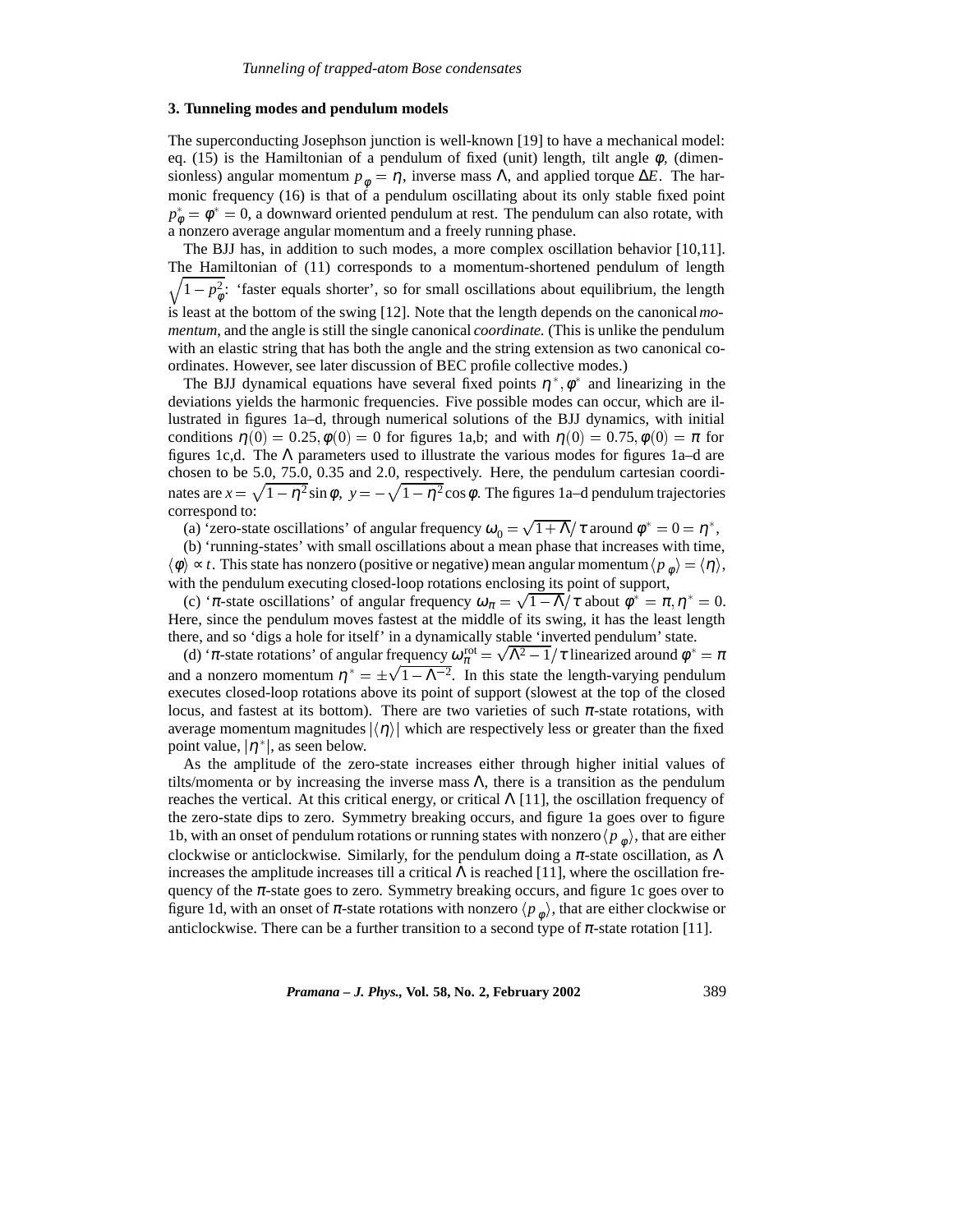

Figure 1. Trajectories of a 'momentum-shortened pendulum' from numerical solution of BJJ dynamic equations, with pendulum cartesian coordinates  $(x, y)$  =  $(\sqrt{1-\eta^2} \sin \phi, -\sqrt{1-\eta^2} \cos \phi)$ . (**a**) Zero-state oscillation; (**b**) running state rotation; (c)  $\pi$ -state oscillation; (d)  $\pi$ -state rotation of the first kind. A similar state of the second kind (see discussion of figure 2 in text) is qualitatively the same, and is not shown.

Note that for figures 1b and 1d, the nonzero average momentum  $\langle p_{\phi} \rangle$  of the rotating states in the pendulum model corresponds in the physical BEC system to a nonzero average population imbalance  $\langle \eta \rangle$ , with more condensate atoms in one well than the other. An incremental number of atoms tunnel back and forth, causing small oscillations around this self-maintained number imbalance. We have termed this trapping phenomenon, arising from the nonlinear GPE equation for the macroscopic condensate wave function, as 'macroscopic quantum self-trapping' (MQST) [10,11]. Furthermore, the  $\pi$ -states here occur at the same order  $K \cos \phi$  as the zero-states; with an *s*-wave condensate order parameter; and without any extraneous material to dope the barrier region. Our  $\pi$ -states therefore differ from those in SJJ, which can occur as second-order  $K^2 \cos^2 \phi$  tunneling effects; or as *d*-wave order-parameter effects in high-temperature superconductor junctions [25]; or with ferromagnetic impurities in the oxide barrier [26].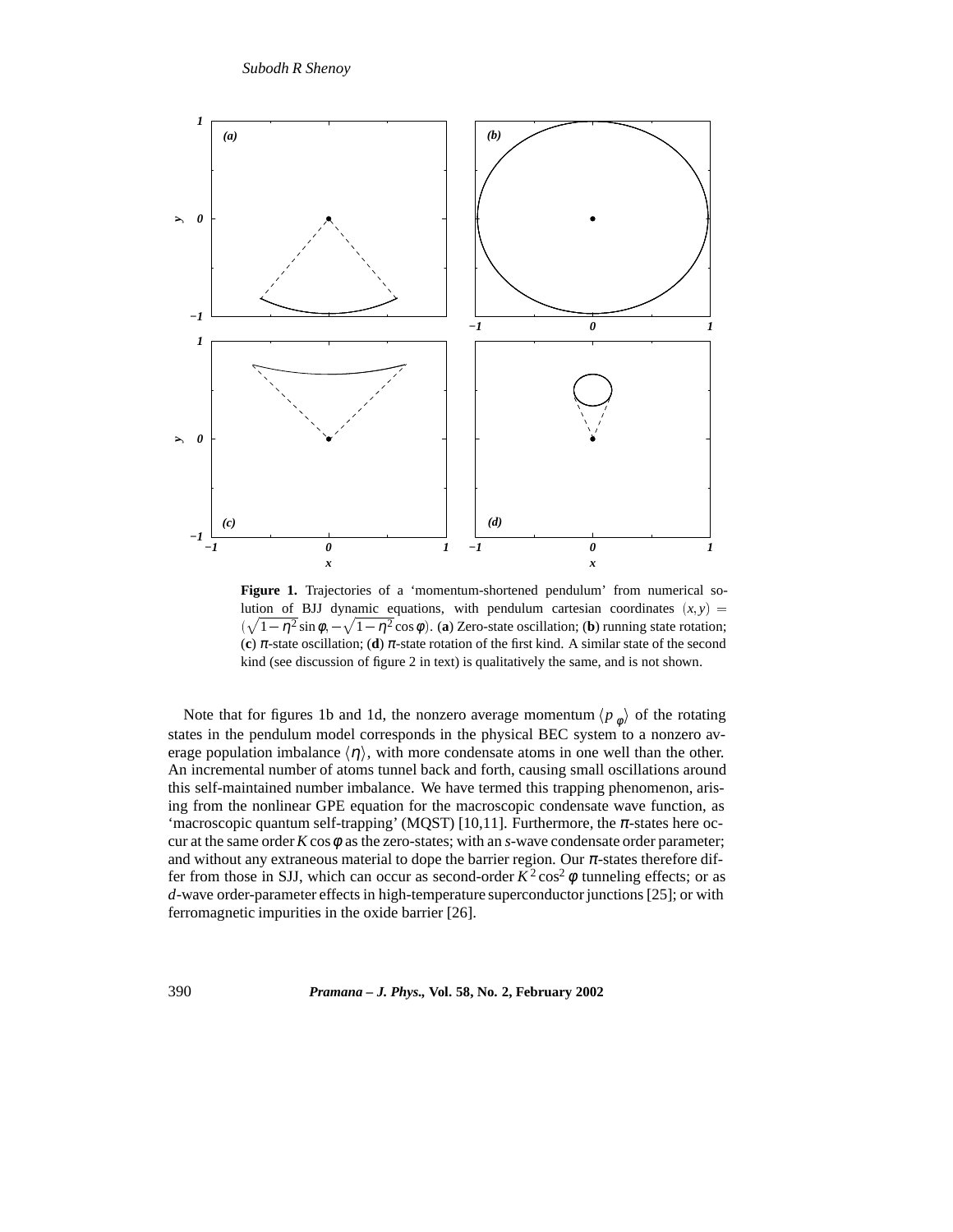

**Figure 2.** Phase space plot for the momentum-shortened pendulum. Vertical axis is the momentum  $p_{\phi} = \eta$  versus scaled tilt angle  $\phi/\pi$ , showing the constant-energy trajectories labelled  $(a)$ ,  $(b)$ ,  $(c)$ ,  $(d)$  and  $(d')$ , which are discussed in the text. See also figures 1, 3.

Figure 2 shows a phase-space plot of the momentum-shortened pendulum, where the lines are the trajectories in momentum and angle for various types of modes, with zero torque, with a more detailed plot elsewhere [11]. Three of the distinct  $\phi^*$ ,  $\eta^*$  fixed points are indicated by arrows. We show a closed zero-state trajectory, labelled as (a), enclosing one of the *x*-axis fixed points  $\eta^* = 0, \phi^* = \pm 2n\pi, n = 0, 1, 2...$ , with equal portions on the positive and negative momentum sides. As the energy increases (from greater initial tilt angle/momentum, or from increased  $\Lambda$ , which is like the inverse-mass) the trajectories will expand horizontally and eventually develop a cusp at odd values of  $\phi/\pi$ . This corresponds to the well-known 'separatrix', with the pendulum just reaching the inverted position [19]. Beyond that are two running states (b), with the horizontal rippling trajectories seen to cover all phase values. Again, in terms of the physical BEC system, the onset of nonzero rotational momentum of the pendulum corresponds to the onset of a self-trapped number imbalance. These trajectories of the momentum-shortened BJJ pendulum are just modified versions of the fixed-length SJJ pendulum [19].

However, there are also novel BJJ modes. Figure 2 also shows (c): vertically oriented long ellipses enclosing the fixed-points  $\phi^* = \pm (2n + 1)\pi$ , for  $\eta^* = 0$  and equally positive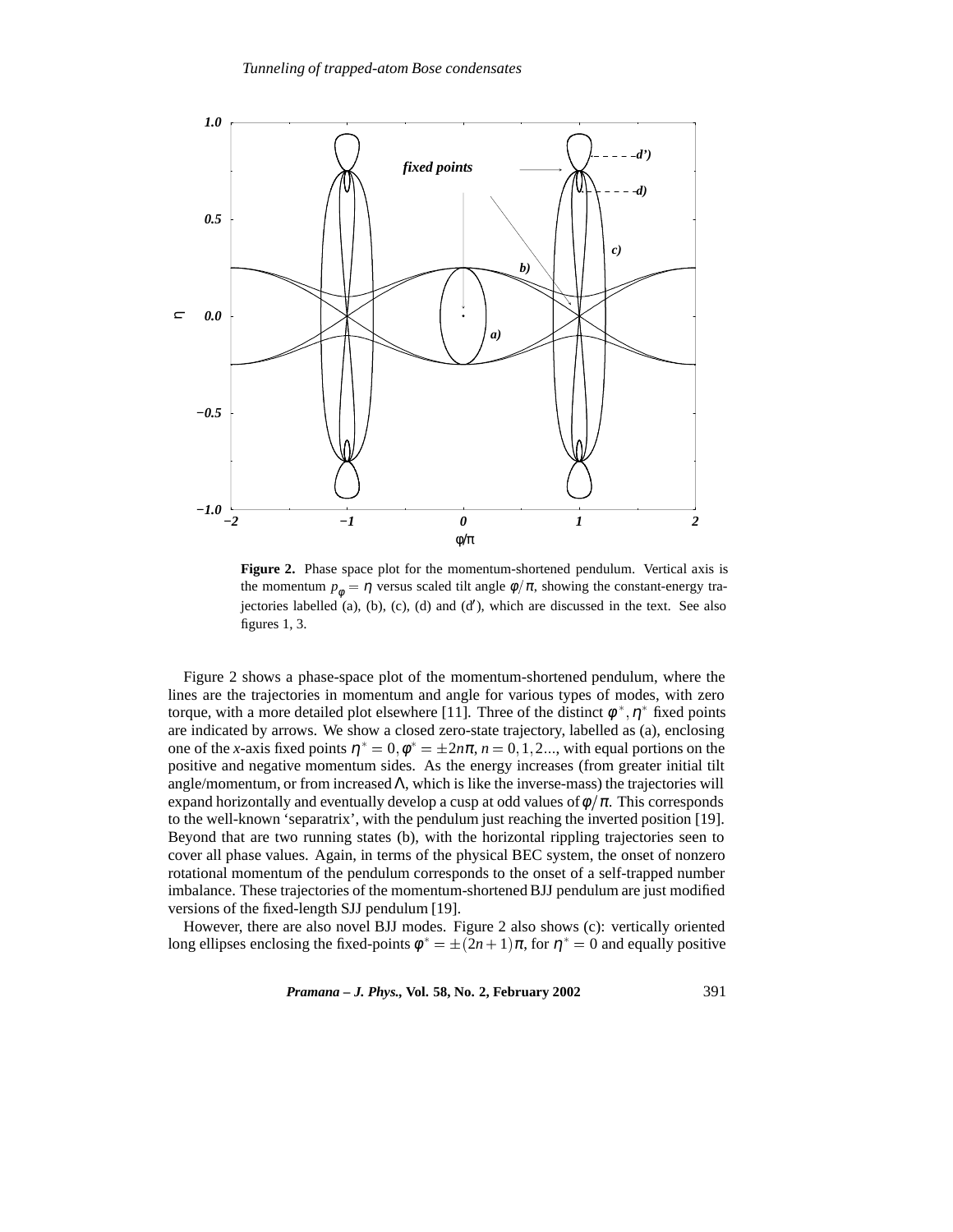#### *Subodh R Shenoy*

and negative in momentum. These are the  $\pi$ -state oscillations, which can be accessed with suitable  $\phi(0), \eta(0)$  initial values/energies and for  $\Lambda < 1$ . As  $\Lambda$  increases, the phasespace trajectories develop a 'waist', that then has a pinch-off at the fixed point values  $\phi^*$  =  $\pm (2n+1)\pi$ ,  $\eta^* = 0$ . This limiting trajectory is another novel 'separatrix'. The frequency  $\omega_{\pi}$  dips to zero, and there is a symmetry-breaking onset of  $\pi$ -state rotations, with nonzero average momentum of either sign. These are shown in figure 2 as (d): small elliptical trajectories in phase space, with  $|\langle \eta \rangle|$  lying *below* the nonzero  $|\eta^*|$  fixed point values marked by an arrow (in fact four such loops appear in the figure). In terms of the physical BEC system, this is an MQST state with a self-maintained number imbalance  $\langle \eta \rangle$ , and an average phase difference of  $\pi$ .

As  $\Lambda$  is increased further, the excursions about  $\phi^* = \pi$  reduce in amplitude and there is a flattening of oscillations in  $\eta$ . There is an onset of (d'): a second type of  $\pi$ -state rotation, of average momentum magnitude *above* the fixed point value, as seen in figure 2. (There can also exist, high- $p_{\phi}$  running states going over all phase values, and moving through such fixed points at odd values of  $\phi/\pi$  [11].) In the physical BEC system, the fixed point separating the two types of MQST  $\pi$ -state is a frozen critical population imbalance  $\eta^*$  with phase difference of  $\pi$ . In the pendulum picture, it is peculiar – an upside-down pendulum with a  $\pi$ -state rotation loop as in figure 1d shrunk to zero, like a hovering bee tethered by a string.

Figures 3a–d show the time variation of the fractional number imbalance (solid line) and the phase difference (dashed line). The three MQST states and three  $\pi$ -states all have nonzero average values of  $\eta$  and  $\phi$ , respectively. As MQST sets in, the average imbalance  $\langle \eta \rangle$  rises smoothly from zero as  $\Lambda$  moves through a critical value, in a second-order type transition [11]. The inverse period for all (anharmonic) BJJ oscillations can be written in terms of elliptic functions, and in terms of scaled variables. This results in a universal curve for the dips to zero at an MQST onset [11]. Note that not all  $\pi$ -states are self-trapped, and not all MQST states have a nonzero average phase of  $\pi$ . These locally stable MQST and  $\pi$  states do not occur for ideal Bose gas tunnel junctions [7]: they arise from the nonlinear interaction in the GPE.

#### **4. Other systems**

We now comment on extensions, and other models. First we consider relaxing the  $\Phi_{1,2}(\vec{r})$ rigid profile constraint. For broad double wells, the condensate profiles could conduct rocking and breathing collective oscillations in each well of low enough frequency to mix with the tunneling modes, but these effects would be weak as interwell overlaps are small.

This mixing can also occur in another system, namely a *two*-component condensate of atoms in different hyperfine states, in a *single* harmonic trap, with a near-resonant laser kept switched on to populate the excited level [13,17]. The two-state 'tunneling' now corresponds to condensate atoms transiting between the two atomic levels 1,2.

The use of Gaussian variational wave functions for  $\Phi_{1,2}(r,t)$  (with time-varying centering and width parameters to describe rocking and breathing collective modes) results in a richer set of dynamical equations. Each of the two atomic states sees a slightly shifted harmonic potential, and their large and oscillating wave function overlap, making the parameters effectively time-dependent. The pendulum is now not only momentum-shortened, but acquires new canonical coordinates that affect its length, and corresponding new canonical momenta. (With these extra degrees of freedom, the collective modes correspond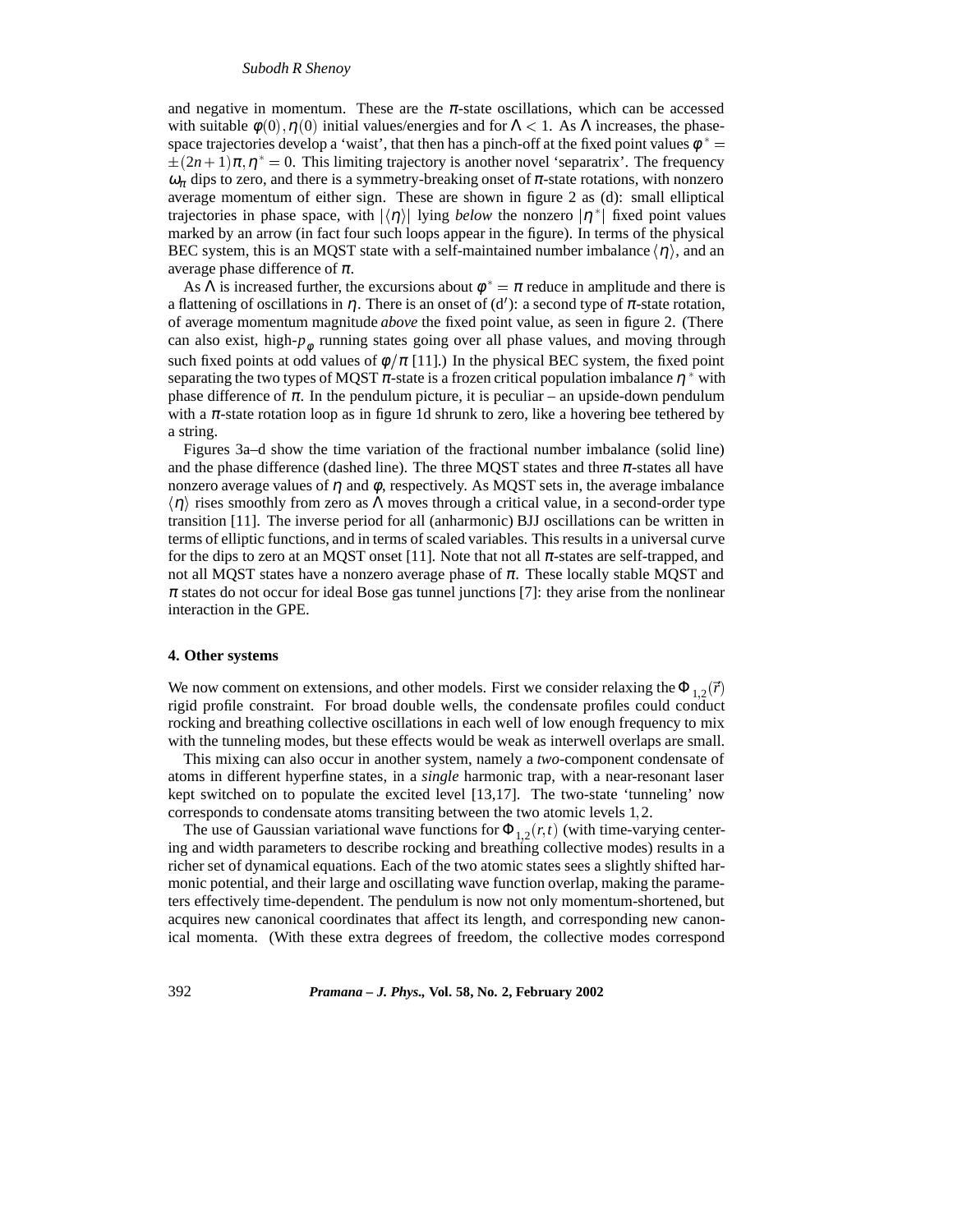

**Figure 3.** Plots versus scaled time  $t/\tau$ , of the BJJ number imbalance  $\eta$  (solid line) and phase difference  $\phi/\pi$  (dashed line) for: (a) zero-state oscillations with time average  $\langle \eta \rangle = 0 = \langle \phi \rangle$ ; (**b**) running-state rotations with  $\langle \eta \rangle$  nonzero and  $\langle \phi \rangle \sim t$ , in inset; (**c**) π-state oscillations with  $\langle \eta \rangle = 0$  and  $\langle \phi \rangle = \pi$ ; (**d**) π-state rotations of the first kind, with  $\langle \eta \rangle$  nonzero and  $\langle \phi \rangle = \pi$ . Similar states of the second kind (see discussion in text of figure 2), are qualitatively the same, and are not shown.

to e.g. the pendulum at zero tilt angle, but oscillating up and down in length.) However, the previous fixed-point classification of modes remain useful. The tunneling modes found previously remain valid for small amplitudes, but are shifted in frequency, and induce characteristic collective oscillations in the condensate profiles, with quantum phases thus affecting the classical variables like BEC cloud centerings [13].

The dynamics is of a BJJ-like form as in (9) and (10), rather than the form (17) for noninteracting two-level atoms. Thus the phase-coherent transit rate of two-state atoms interacting with each other in a harmonic trap is not merely a  $\Lambda$ -shifted version of a single  $(Λ = 0)$  Rabi frequency. The BJJ modes are multiple, and dependent on Λ: they show a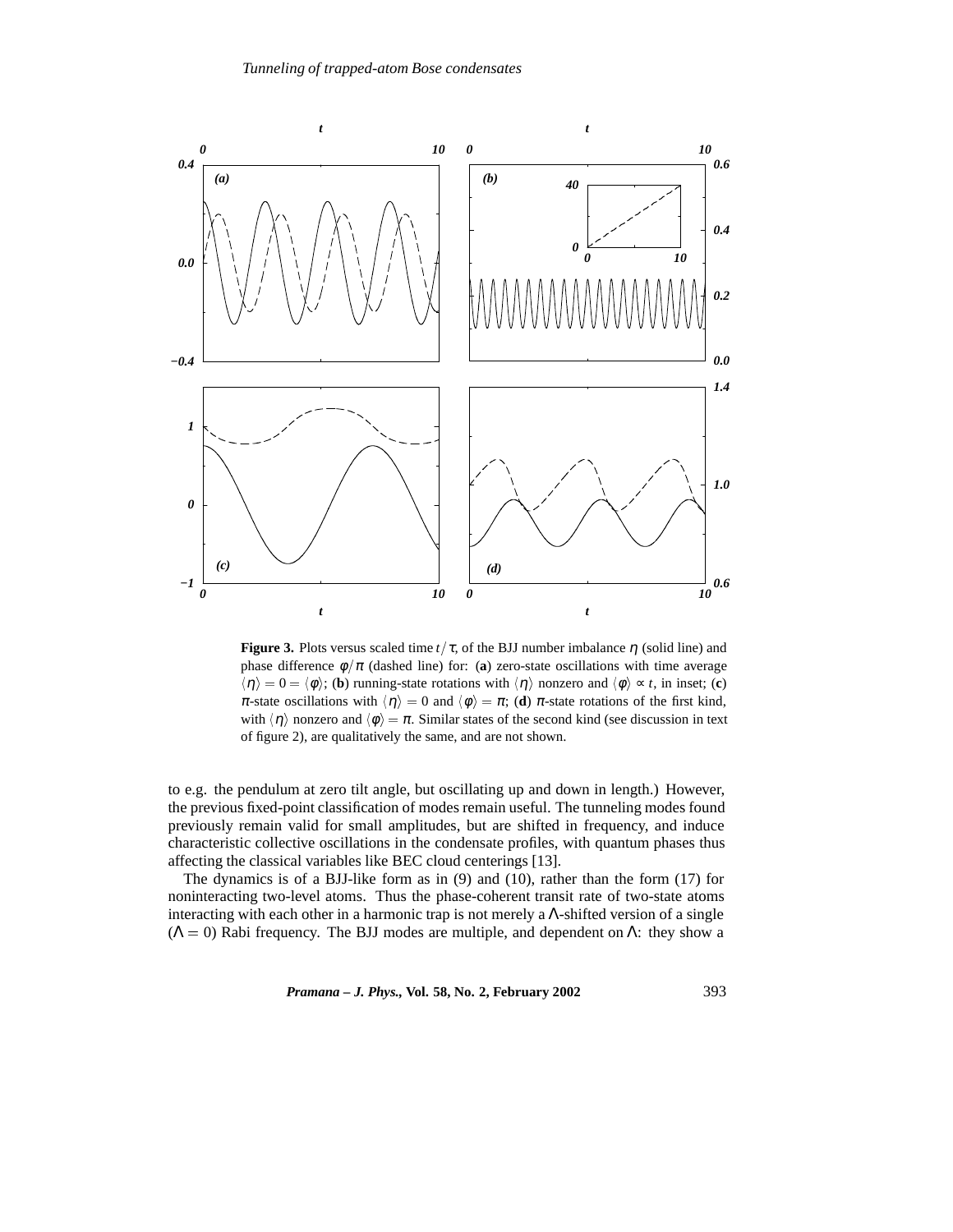frequency splitting between the zero-state and  $\pi$ -state, and dips of frequencies to zero at onsets to MQST states, all signatures of qualitatively new *interaction*-induced behaviour [11].

Finally, another system where these ideas and concepts are useful is the  $\text{He}^3$  B superfluid [27] in two containers closed by flexible membranes that drive pairs through  $4225 = 65 \times$ 65 identical parallel micropores connecting the baths [28]. The pore diameter is smaller than the BCS coherence length  $\xi = 650 \text{ Å}$ . Tunneling occurs with an ac Josephson effect at a frequency proportional to the pressure. This is the long-sought-after superfluid analogue of the superconductor Josephson junction [29], but in*s*-wave order parameter He <sup>3</sup> B, rather than in He<sup>4</sup> (where the healing length is  $\xi = 1$  Å).

Oscillations with a phase difference of  $\pi$  have been reported, with positive slopes in current-phase plots around  $\phi = \pi$  [28]. However to explain this, one cannot just carry over the BEC ideas naively by taking  $N_{1,2}$  as the entire number of Cooper pairs in the baths 1,2: they are of the order of Avogadro's number. A fractional imbalance of just a few per cent corresponds to a tunneling current many orders of magnitude above what is observed. If the variable  $\eta$  enters, it must be a fraction of some much smaller number of helium atoms; furthermore, one needs to understand why a submicron pore of cross-section $A_p < \xi^2$  can act as a tunneling barrier for a superfluid [14].

Both these issues are resolved in the Ginzburg–Landau approach by remembering that the helium wave function has to vanish at the container walls. (For a superconductor, the gradient of the wave function vanishes at surfaces.) This boundary condition means that the enforced spatial variations across the pore cross-section  $A_p$  force the transverse squaredgradient terms in a GL free energy to be large and positive [14]. Averaging over transverse directions yields an effective 1D GL model, with these transverse 'kinetic energy' terms yielding an energy barrier in a region in and around the pore. This naturally generates, from overlapping wave functions, a Josephson-like phase-dependent coupling in the GL free energy.

The barrier reduces the superfluid density inside the pore, and continuity demands a depressed wave function even outside. The weakened superfluidity extends in 'overhangs' just outside the two pore openings in the two baths, that are of equal volume *A <sup>p</sup>*ξ in equilibrium. The wave functions in these regions decay towards the pore on one side, and must match smoothly on the other side onto flat and rigid bulk wave functions. The displacement of far-off membrane walls [28] shifts the whole wave function, and Cooper pairs are transmitted to/from the overhang regions. The entire region of depressed-superfluid density forms a weak link for phase-controlled oscillatory transport between the baths. The pair-number increments arriving and leaving on the two sides cause fractional volume increments (negative and positive) in the overhang volumes. This can be visualized as the motion of a 'Josephson piston' of a fractional displacement  $\eta$  relative to its equilibrium position. The Josephson piston motion transports atoms back and forth, and the permitted piston velocity  $\dot{\eta}$  is governed by the sine of the relative phase. Thus the fraction  $\eta$  entering the model [14] is not a fraction of the total number of bath atoms, but of the *much* smaller number in a volume  $A_p \xi$  of the 'overhangs' on either side of the pore.

The dynamics of the system is obtained by using the Josephson phase relation to link the phase rate of change to the chemical potential difference, that is a number derivative of the GL free energy. The continuity equation for matter conservation, with the GL expression for the current density, generates the second equation. Spatially integrating these dynamical equations over each bath yields equations for the fraction of atoms that tunnel,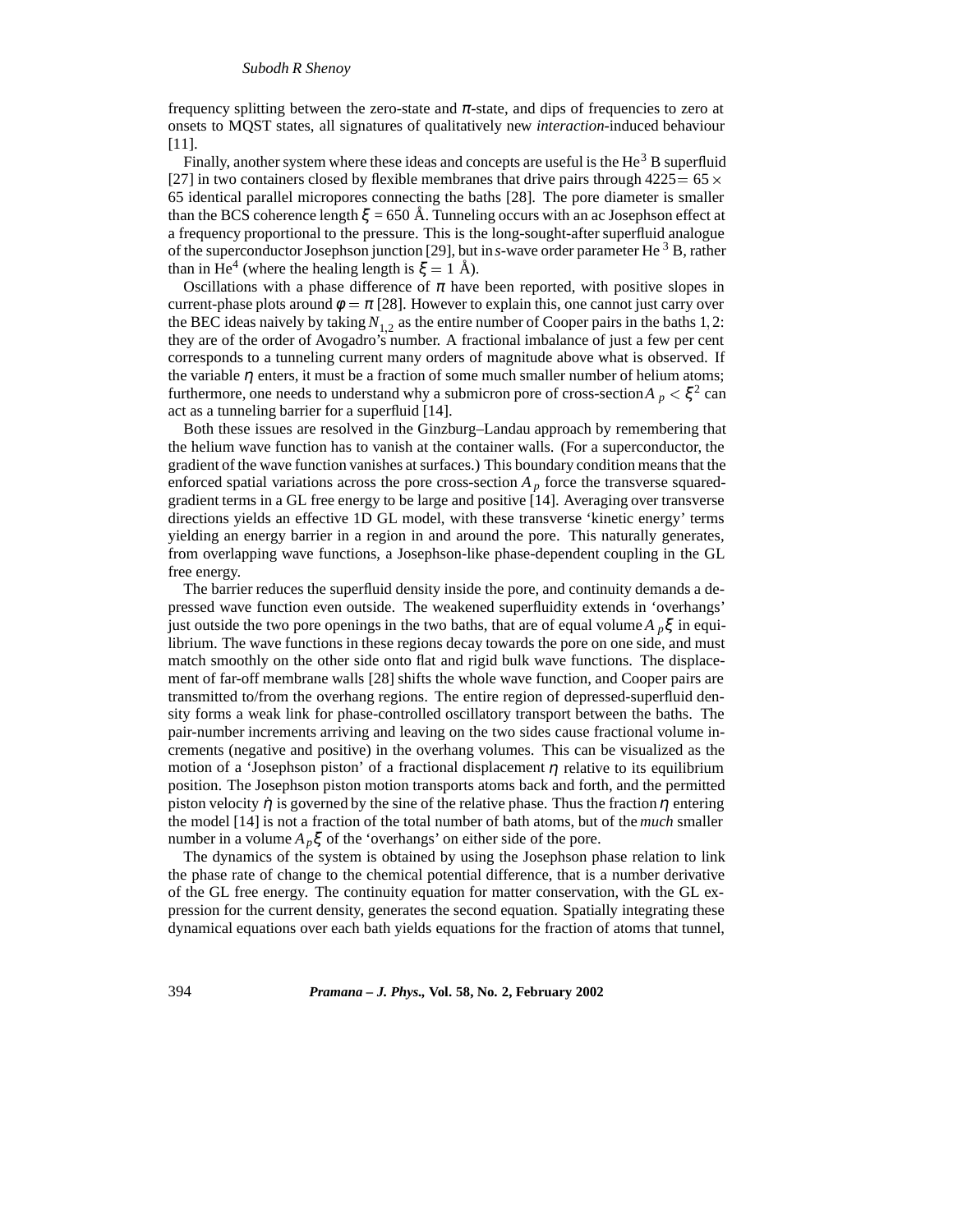#### *Tunneling of trapped-atom Bose condensates*

and for the phase difference across the junction. Remarkably, these  $\eta$  and  $\dot{\phi}$  equations [14] are essentially those of (9) and (10). (The only complication is that the phase difference across the Josephson region is related to, but not the same as, the phase difference across the bulk bath wave functions [30].) With a single chosen parameter, the frequency magnitudes, current-phase relation, and  $\omega_{\pi}(T)$  temperature dependences (that come from thermal phase fluctuations near the BCS transition) [14] are similiar to the experiment [28]. Thus  $He<sup>3</sup>$  B tunneling through micropores, although governed by its own characteristic physics, is also finally described by a BJJ-like dynamics.

In our model, we have assumed that the wide separation between the (submicron) pore size/coherence length and the (submillimeter) textural scale [27] justified an averaging over tensorial factors, to get a GL free energy for an effective scalar order parameter. Other approaches [31] have taken a texture-focussed view point, minimizing static free energies, and accounting for the zero-state and  $\pi$ -state in terms of relative orientations of the two rotation axes  $\hat{n}_{1,2}$  in the two baths: parallel, or antiparallel. The two approaches emphasize different length scales, and their possibly complementary role could be explored further.

Throughout we have considered the Hamiltonian models, without damping. For doublewell systems, quasiparticle damping [9] related to the chemical potential difference is probably appropriate, and a damping term  $\sim -\dot{\phi}$  can be added to the r.h.s. of (9) and effects on modes studied [12]. For two-component condensates, the two-level decays will be related to the population difference, and a damping term  $\infty - \eta$  could be added to (9). Such a term can surprisingly have a stabilizing effect on  $\pi$ -states as will be examined elsewhere.

## **5. Conclusion**

We have outlined the work on the tunneling of Bose condensate atoms between double wells of an atom trap. This two-state description in terms of the relative quantum phase and the relative number difference can be mapped onto the Hamiltonian for a momentumshortened pendulum. There is a rich set of tunneling modes, that differ from the oscillation modes for a superconductor Josephson junction. The model dynamics has several physical realizations, including single-component condensates in a double well, double-component condensates in a single well, and liquid  $He<sup>3</sup>B$  tunneling through micropores.

# **Acknowledgements**

I am grateful to A Trombettoni for help with the figures. The work summarized and cited here resulted from a fruitful collaboration with several faculty and postdoctoral colleagues, who are gratefully acknowledged and thanked: U Al-Khawaja, M Benakli, S Fantoni, S Giovanazzi, I Marino, S Raghavan, A Smerzi and A Trombettoni. Thanks for general inspiration over the years are also due to Prof. Narendra Kumar, who, in his infectious enthusiasm to communicate the joy of physics, is absolutely unique. (In fact, there is a paradoxical Uniqueness Theorem, that says there can exist only one Kumar, and so there cannot be N Kumars...) It is a great pleasure to join colleagues in expressing through this *Pramana* special issue, our special respect and affection for the Indian physics community's most youthful stalwart.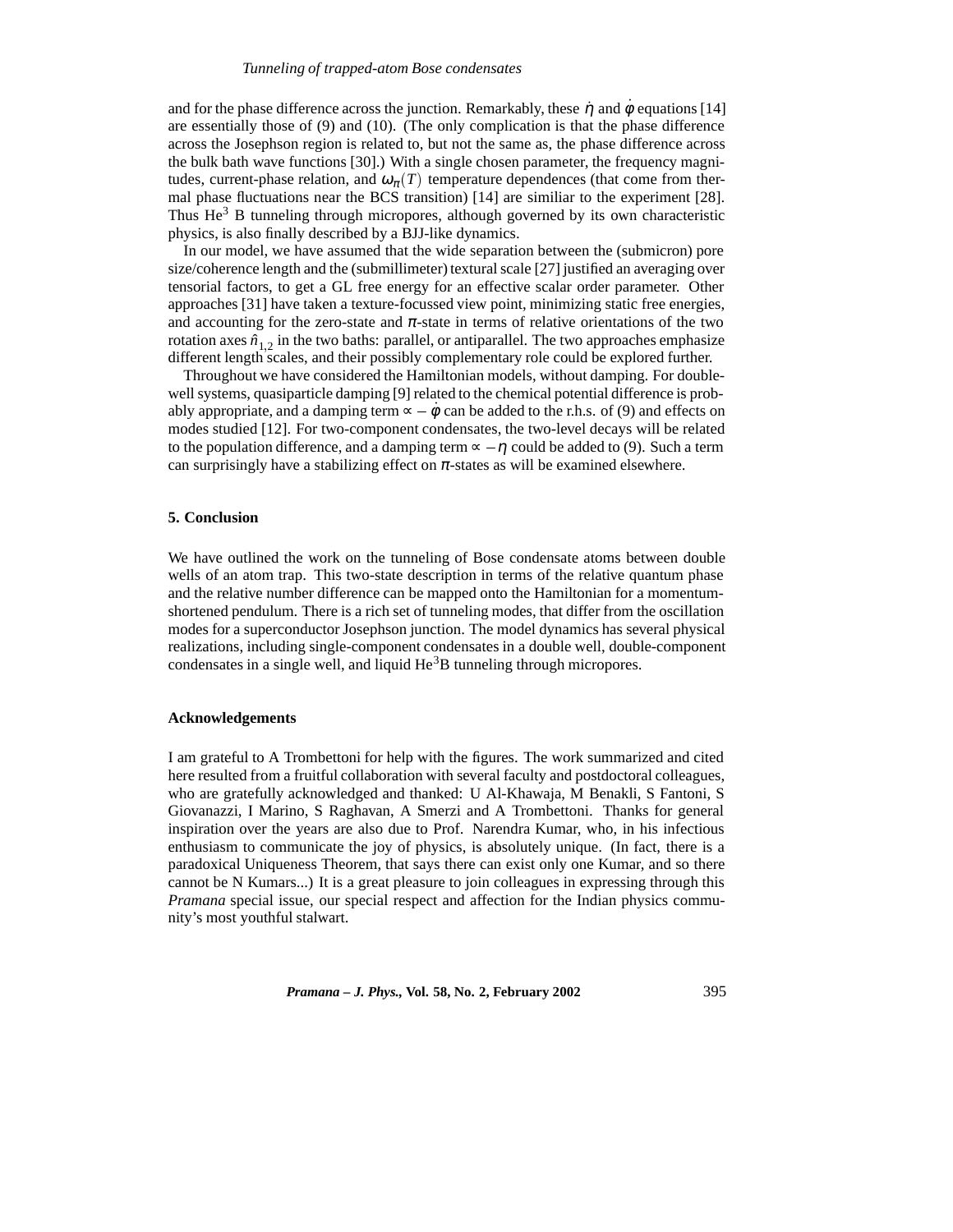## **References**

[1] M H Anderson, J R Ensher, M R Mathews, C E Wieman and E A Cornell, *Science* **269**, 198 (1995)

K B Davis, M O Mewes, N J VanDruten, D S Durfee, D M Durn and W Ketterle, *Phys. Rev. Lett.* **75**, 3969 (1995)

- [2] C G Townsend, H-J Meisner, D S Durfee, D M Kes and W Ketterle, *Science* **275**, 637 (1995)
- [3] K W Madison, F Chevy, W Wohlleben and J Dalibard, *Phys. Rev. Lett.* **84**,806 (2000) M R Mathews, B P Andersen, P C Haljan, D S Hall, C E Wieman and E A Cornell, *Phys. Rev. Lett.* **83**, 2498 (1999)
- [4] E M Wright, J Arit and K Dholakia, *Phys. Rev.* **A63**, 013608 (2000)
- [5] M Benakli, S Raghavan, A Smerzi, S Fantoni and S R Shenoy, *Europhys. Lett.* **46**, 275 (1999)
- [6] J Tempere, J T Devreese and E R I Abraham, *Phys. Rev.* **A64**, 023603 (2001)
- [7] J Javanien, *Phys. Rev. Lett.* **57**, 3164 (1986)
- [8] G J Milburn, J Corney, E M Wright and D F Walls, *Phys. Rev.* **A55**, 4318 (1997)
- [9] I Zapata, F Sols and A J Leggett, *Phys. Rev.* **A57**, R28 (1998)
- [10] A Smerzi, S Fantoni, S Giovanazzi and S R Shenoy, *Phys. Rev. Lett.* **79**, 4950 (1997)
- [11] S Raghavan, A Smerzi, S Fantoni and S R Shenoy, *Phys. Rev.* **A59**, 620 (1999); *Int. J. Mod. Phys.* **B13**, 633 (1999)
- [12] I Marino, S Raghavan, S Fantoni, S R Shenoy and A Smerzi, *Phys. Rev.* **A60**, 487 (1999)
- [13] A Trombettoni, U Al-Khawaja, S Raghavan, A Smerzi, S Fantoni and S R Shenoy, *Phys. Rev.* (to be submitted)
- [14] A Smerzi, S Raghavan, S Fantoni and S R Shenoy, cond-mat/0011298; *European Physical Journal* **B24**, 431 (2001)
- [15] L-M Kuang and Z-W Ouyang, *Phys. Rev.* **A61**, 023604 (2000)
- [16] B P Anderson and M A Kasevich, *Science* **282**, 1686 (1998)
- [17] J Williams, R Walser, J Cooper, E Cornell and M Holland, *Phys. Rev.* **A59**, R31 (1999)
- [18] K Burnett, M Edwards and C W Clark, *Phys. Today*, December 1999, p. 30 W Ketterle, *Physics Today*, December 1999, p. 37 C Wieman, *Am. J. Phys.* **4**, 847 (1998) A Griffin, D Snoke and S Stringari, (ed.) *Bose–Einstein condensation* (Cambridge U.P., Cambridge, 1995) F S Dalfovo, S Giorgini, L P Pitaevskii and S Stringari, *Rev. Mod. Phys.* **71**, 463 (1999) A J Leggett, *Rev. Mod. Phys.* **73**, 307 (2001)
- [19] T A Fulton, in *Superconductor applications* edited by B Schwarz and S Foner (Plenum, New York, 1976)
- [20] B Altshuler, P A Lee and R A Webb (eds), *Mesoscopic phenomena in solids* vol. 30 *Modern problems in condensed matter science* (Elsevier, Amsterdam, 1991) F W J Hekking, G Schoen and D V Averin (eds), *Mesoscopic superconductivity* (Elsevier, Amsterdam, 1994)
- [21] Search and Discovery *Phys. Today*, October 1999, p.17 B DeMarco and D S Jin, *Science* **285**, 1703 (1999) A G Truscott, K E Strecker, W I McAlexander, G B Partridge and R G Hulet, *Science* **291**, 2570 (2001)
- [22] M Olshanni, *Phys. Rev. Lett.* **81**, 938 (1998) M Girardeau and E M Wright, *Phys. Rev. Lett.* **84**, 5691 (2000) V Dunjko, V Lorent and M Olshanni, cond-mat/0103085, March 2001
- [23] S Inouye, M R Andrews, J Stenger, H-J Miesner and W Ketterle, *Nature* **392**, 151 (1998) K Burnett, *Nature* **392**, 125 (1998)